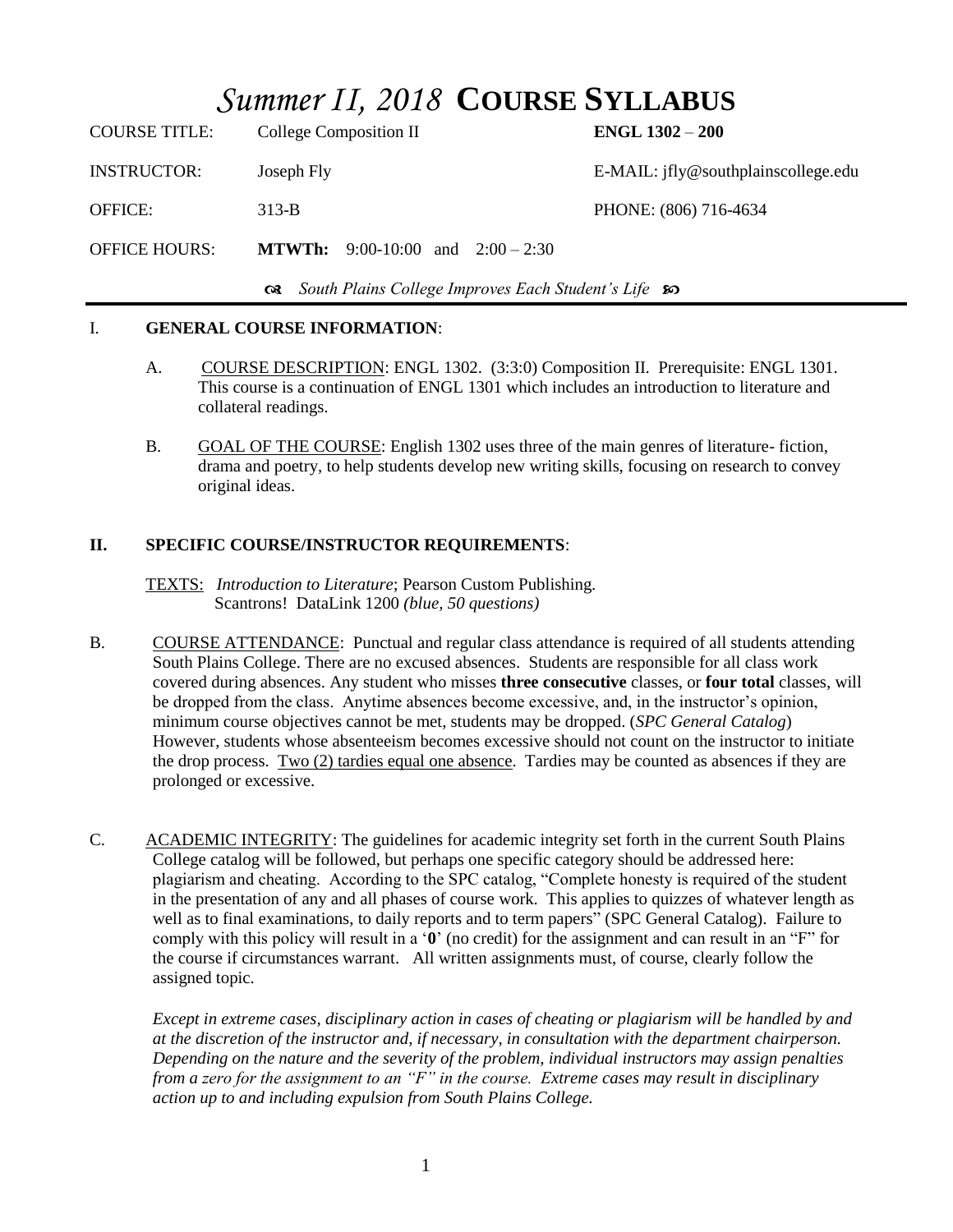D. GRADING POLICY: Final course grades will be calculated using the following percentages:

| Participation              | 10% |
|----------------------------|-----|
| Quizzes                    | 10% |
| 3 major exams @ 10% each   | 30% |
| 2 research paper @ 5% each | 10% |
| 1 research paper @ 20%     | 20% |
| Final Exam                 | 20% |

| Above average |
|---------------|
|               |
|               |
| Unacceptable  |
|               |

*progress/repeat = PR (The PR grade will reflect satisfactory attendance, class participation, attitude, and effort throughout the semester. Effort in the class is considered to be completion of each assignment and documented use of on-going assistance from the instructor and the Student Assistance Center. Absences cannot exceed the equivalent of one week of class.)*

F. LATE WORK POLICY: **Late Work Is Not Accepted**. All writing assignments must be completed and turned in no later than the assigned due date.  $(LWINA)$  All written assignments must, of course, clearly follow the assigned topic. Major exams should be made up as soon as possible.

### G. STUDENT RESPONSIBILITIES

- 1. Attend class and be aware of announcements made in class.
- 2. Inform instructor of late arrival immediately after class.
- 3. Complete homework early enough to seek help if needed.
- 4. Be familiar with information in the syllabus, especially attendance, grading, and test policies.
- 5. Take care of personal needs before and after class.
- 6. Take your cell phone out, turn it OFF, and put it face down on the upper-left-hand corner of your desk. -- TEXTING IN CLASS IS ESPECIALLY PROHIBITED --

7. Students are expected to assist in maintaining a classroom environment which is conducive to learning. Inappropriate behavior, including but not limited to any form of distracting or offensive attire or behavior in the classroom shall result in being dropped from the class. 8. All writing assignments *must* follow the assigned topic.

H. ADA STATEMENT: "Students with disabilities, including but not limited to physical, psychiatric or learning disabilities, who wish to request accommodations in this class should notify the Special Services Office early in the semester so that the appropriate arrangements may be made. In accordance with federal law, a student requesting accommodations must provide acceptable documentation of his/her disability to the Coordinator of Special Services. For more information, call or visit the Special Services Office in Bldg 8. Phone: 885-3048, ext 4675 or 4654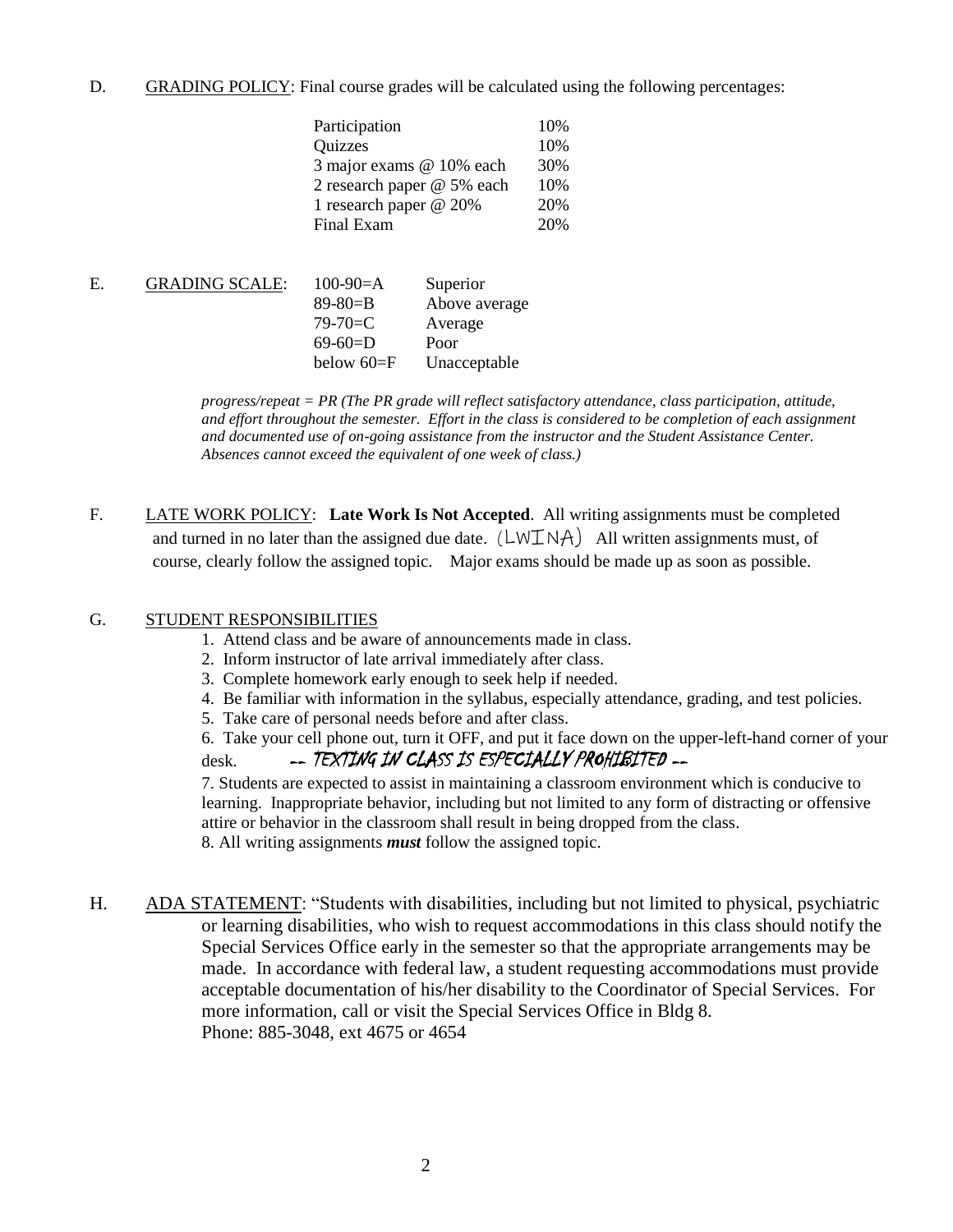# **SYLLABUS** *Summer II, 2018*

| DATE                         | <b>ASSIGNMENT</b>                                                                                                                                                                                    | <b>PAGES</b>                                   |
|------------------------------|------------------------------------------------------------------------------------------------------------------------------------------------------------------------------------------------------|------------------------------------------------|
| Thurs. July 12 <sup>th</sup> | Introduction to course & text<br><b>College Composition Terms</b><br>MLA review<br>How to Max Out Your Participation Grade!<br>Research Paper 1 Assignment                                           |                                                |
| Mon. July $16th$             | Drama - An Overview<br><b>History of Drama</b><br>The Life and Times of William Shakespeare<br>Writing the Research Paper                                                                            |                                                |
| Tues. July $17th$            | William Shakespeare<br><b>Glossary of Literary Terms</b><br>Hamlet, Prince of Denmark Act I<br>Hamlet, Prince of Denmark Act II                                                                      | $1 - 22$<br>$23 - 56$<br>$56 - 81$             |
| Wed. July 18 <sup>th</sup>   | Hamlet, Prince of Denmark<br>Act III                                                                                                                                                                 | $81 - 115$                                     |
| Thurs. July 19 <sup>th</sup> | Hamlet, Prince of Denmark Act IV                                                                                                                                                                     | $115 - 140$                                    |
| Mon. July $23^{rd}$          | Hamlet, Prince of Denmark Act V<br><b>Research Paper I Due</b><br><b>Research Paper II Assignment</b><br>Review for the Drama exam                                                                   | $140 - 166$                                    |
| Tues. July 24 <sup>th</sup>  | Drama Exam                                                                                                                                                                                           |                                                |
| Wed. July 25 <sup>th</sup>   | Fiction – An Overview<br>The Elements of Fiction<br><b>Literary Criticism</b><br>How to Read a Story<br>"The Story of an Hour"<br>-Chopin<br>"A Worn Path" - Welty<br>"The Necklace" - de Maupassant | ppt<br>535-547<br>168-174<br>175<br>179<br>187 |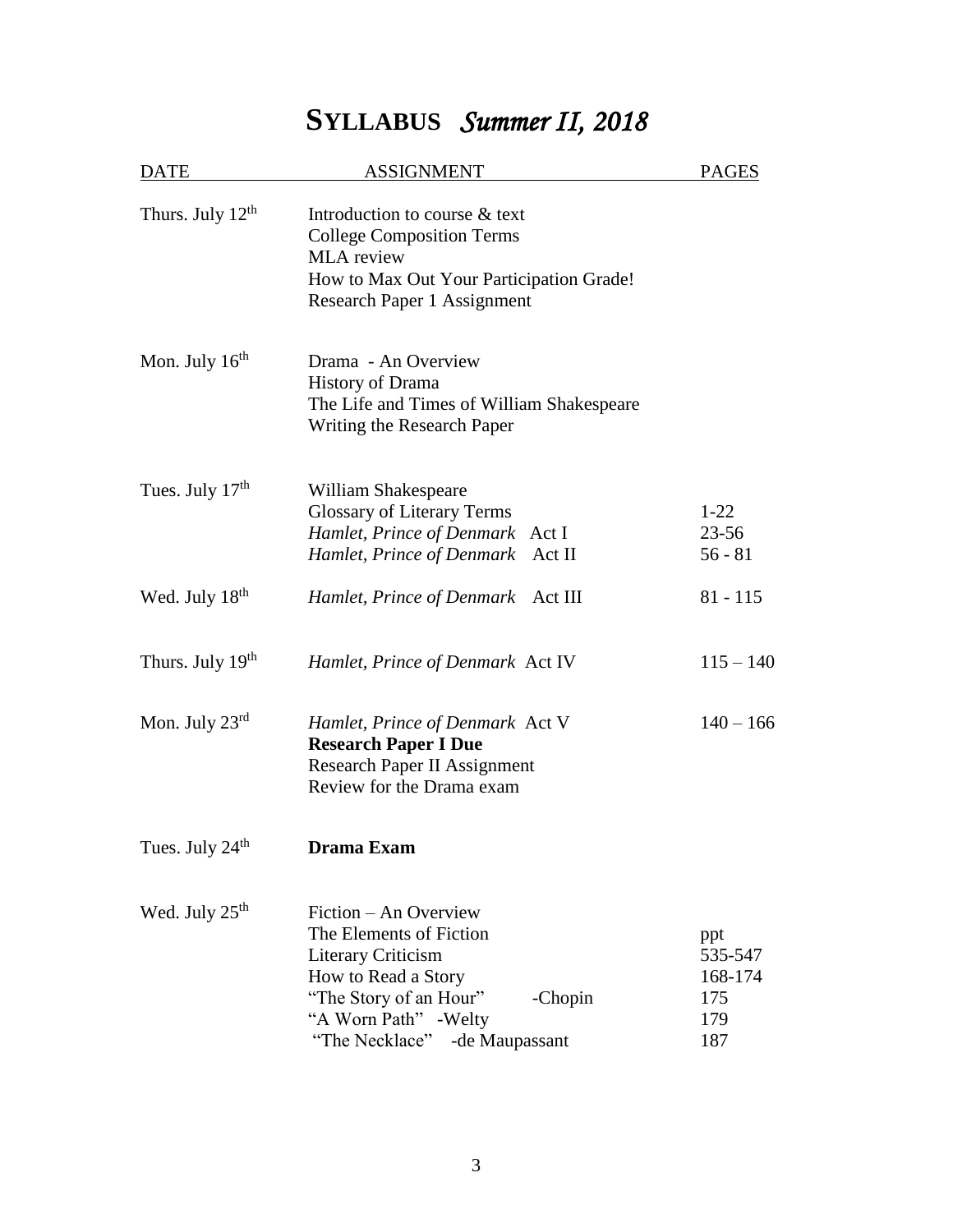| Thurs. July 26 <sup>th</sup> | <b>Faulkner Headnote</b>                             | 229      |
|------------------------------|------------------------------------------------------|----------|
|                              | "A Rose for Emily"                                   | 247      |
|                              | "The Lottery" -Jackson                               | 340      |
|                              | "Everyday Use" - Walker                              | 195      |
| Mon. July $30th$             | <b>Ernest Hemingway Headnote</b>                     | 331      |
|                              | "Hills Like White Elephants" – Hemingway             | 333      |
|                              | "There will Come Soft Rains"                         | 385      |
|                              | <b>Research Paper II is due</b>                      |          |
|                              | Research Paper III assignment                        |          |
| Tues. July $31st$            | Edgar Allan Poe Headnote                             | 299      |
|                              | "The Cask of Amontillado" - Poe                      | 301      |
|                              | "The Yellow Wallpaper" - Gilman                      | 362      |
|                              | "Death by Landscape" - Atwood                        | internet |
|                              |                                                      |          |
| Wed. Aug. 1st                | "A & $P$ "<br>-Updike                                | 272      |
|                              | "The Storm" -Chopin                                  | 413      |
|                              | Review for the Fiction Exam                          |          |
| Thurs. Aug. $2nd$            | <b>Fiction Exam</b>                                  |          |
| Mon. Aug. $6th$              | <b>Appreciating Poetry</b>                           | ppt      |
|                              | <b>Rhetorical Devices of Poetry</b>                  | ppt      |
|                              | "Ozymandias" - Shelley                               | 419      |
|                              | "Break, Break, Break" - Tennyson                     | 433      |
|                              | "Metaphors" - Plath                                  | 421      |
|                              | "My Papa's Waltz" – Roethke                          | 450      |
| Tues. Aug. $7th$             | "The Convergence of the Twain" – Hardy               | 447      |
|                              | "Dulce et Decorum Est" – Owen                        | 441      |
|                              | "Death of the Ball Turret Gunner"                    | 443      |
|                              | "To His Coy Mistress" - Marvel                       | 452      |
|                              | "Richard Cory" - Robinson                            | 455      |
|                              | "When I Consider How My Light is Spent" – Milton 427 |          |
|                              | <b>Robert Frost</b>                                  | 457      |